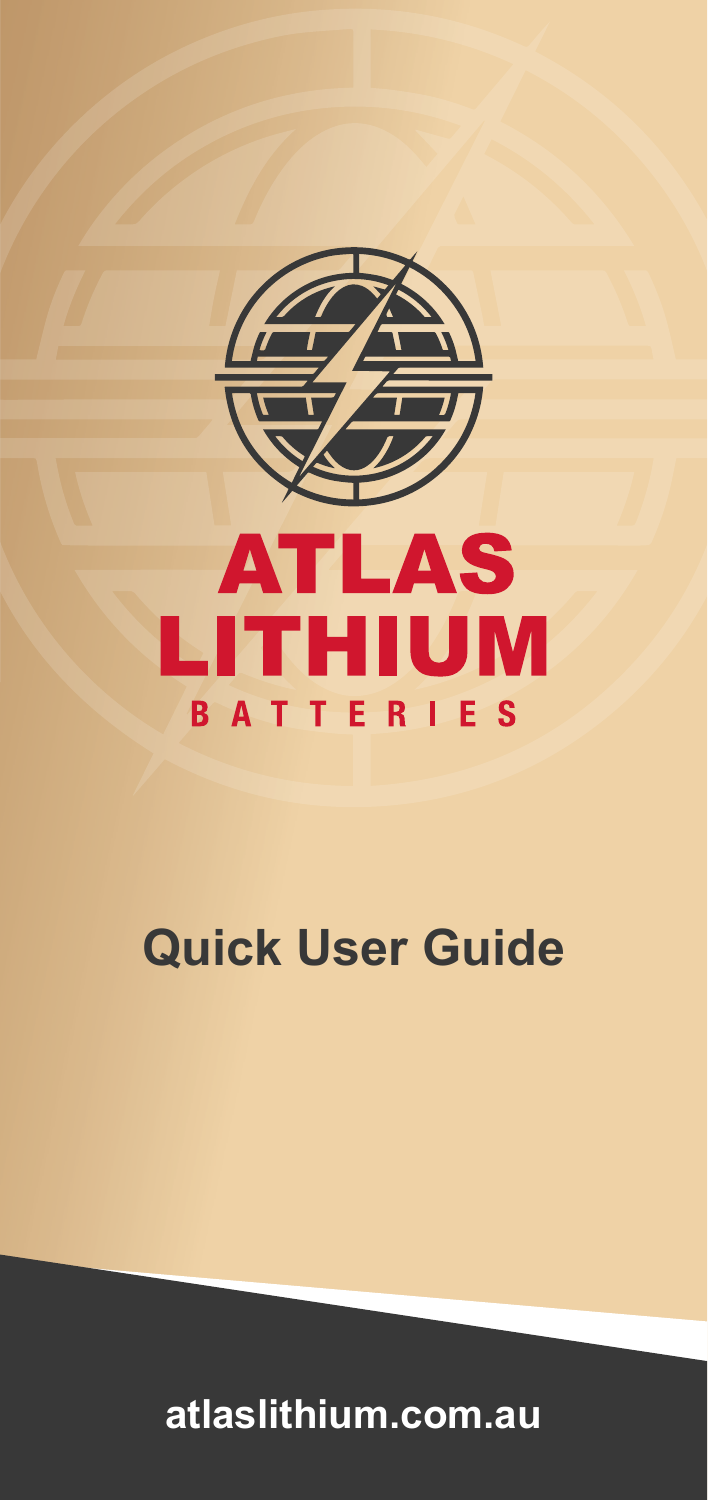## *CONDITIONS AUSTRALIAN* **AUSTRALIAN MADE FOR**

For safe and optimum performance of your **ATLAS LITHIUM** LiFePO4, Lithium Iron Phosphate Battery, please read the following information carefully before using your new battery.

For further information on your battery please visit atlaslithium.com.au and search for your specific battery.

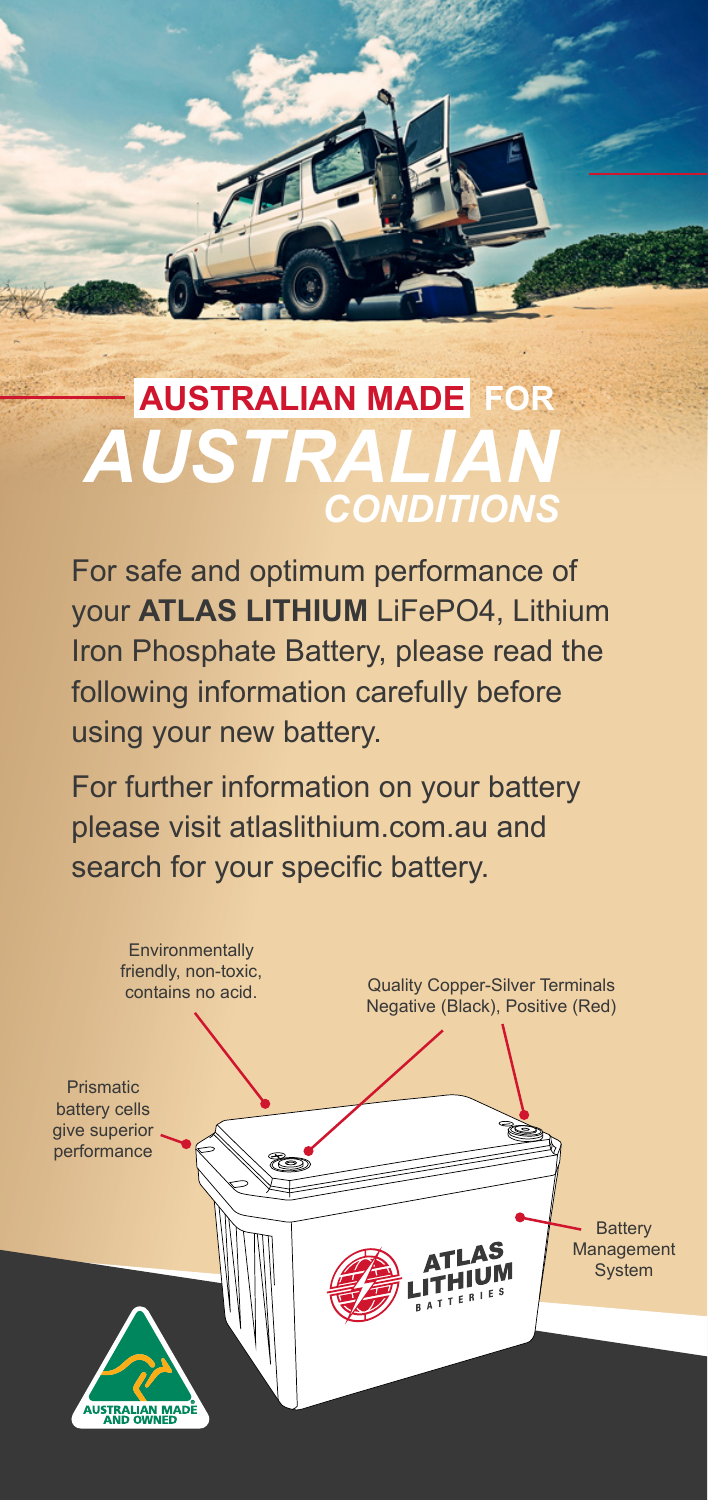## **CHARGING YOUR BATTERY**

#### **Your ATLAS LITHIUM battery arrives approx 30% charged and will require a full charge before use.**

To ensure that your battery can charge fully and in a reasonable amount of time, the charger:

- does not have to have a lithium profile to work.
- does need to be the right size for your battery and output power in the correct voltage range.
- with a lithium profile, should be at least 10 Amps.
- without a lithium profile, should be at least 15 Amps, set to AGM as this tends to be the closest in voltage to what the lithium batteries want to charge at.

If you have a large battery over 200AH or multiple batteries totaling more than 200AH then we recommend using a charger at least 10% of the size of the battery, so a 300AH battery bank would need at least a 30 Amp charger.

If your charger does not meet the requirements, it won't damage the lithium battery due to the inbuilt safety measures, but it may not charge the battery or only charge to a low level. If this is the case Aussie Batteries & Solar stock a range of lithium battery chargers.

**NOTE:** Do not place anything such as a washer between the battery terminal and the cables.

| <b>Voltage</b> | <b>Capacity</b> |
|----------------|-----------------|
| 14 4V          | 100%            |
| 13.6V          | 100%            |
| 13.4V          | 99%             |
| 13.3V          | 90%             |
| 13.2V          | 70%             |
| 13.1V          | 40%             |
| 13.0V          | 30%             |
| 12.9V          | 20%             |
| 12 8V          | 17%             |
| 12.5V          | 14%             |
| 12.0V          | 9%              |
| 10.0V          | 0%              |



Connecting

This chart shows the resting voltage of a lithium battery compared to its state of charge in percentage, this is only a guide and accuracy may vary depending on what you are using to measure the voltage. The voltage should be measured while the battery is resting, not while charging or discharging as that will skew the results. 13.4V or above resting can be considered fully charged.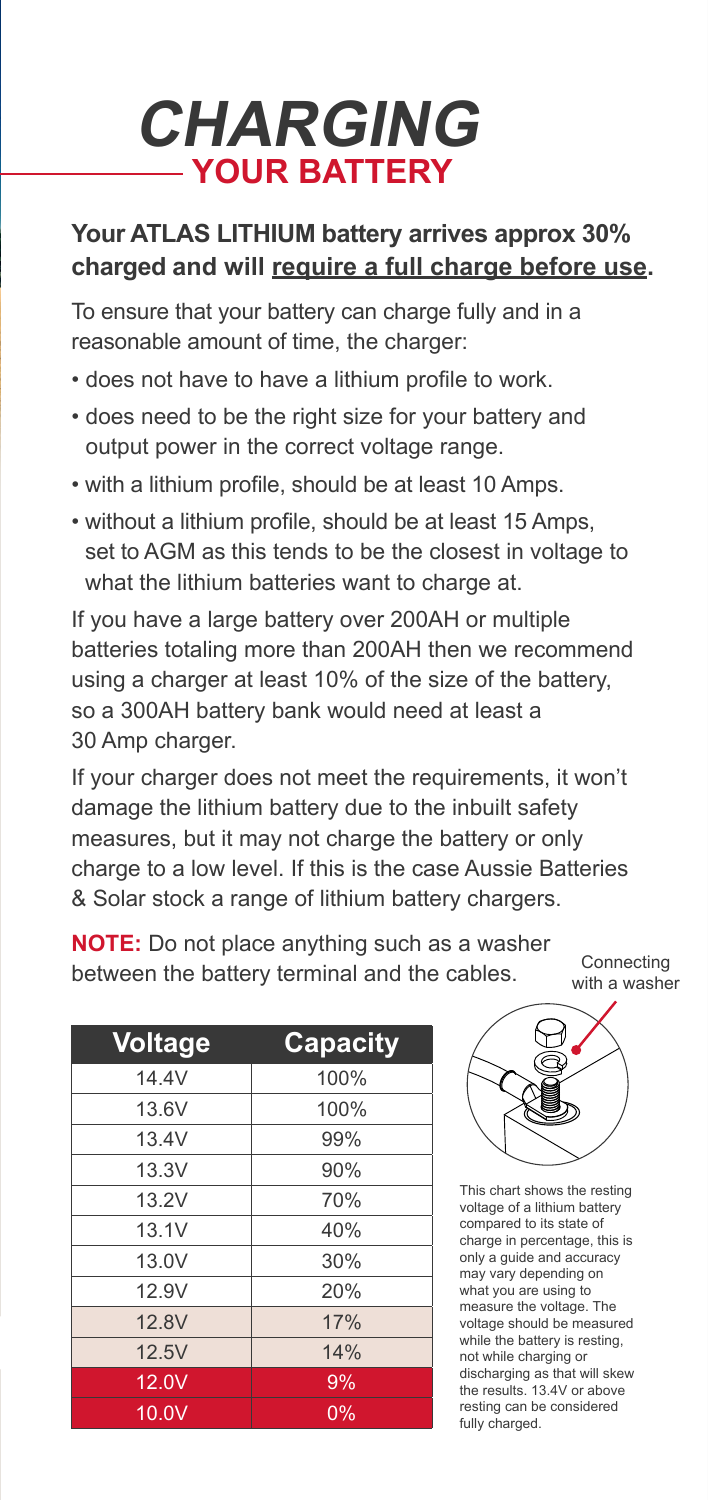## **CARING FOR YOUR BATTERY**

- Store where it's dry, clean, shaded and well-ventilated at a temperature between 0°C to 40°C when charging.
- During storage store at approx 50% State of Charge (SOC).
- Charge every 6 months if in an unused situation.
- Keep the top of the battery and its terminals clean.
- Protect the battery from being dropped, turning over and serious stacking during loading.
- Can be mounted on it's side.

# **BATTERY MANAGEMENT**

ATLAS LITHIUM Batteries are equipped with an internal Battery Management System (BMS). The BMS will control the charging flow and ensure your lithium battery is safely charged under the correct charging parameter. There are 2 temperature sensors (1 for prismatic cells and 1 for the BMS itself) to protect against overcharging, over-discharge and short-circuiting. The BMS will limit discharge, manage cut-off voltage and protect the inner cells. It also contains a circuit that handles cell balancing, low voltage cutoff, high voltage cutoff, short circuit protection and high temperature protection for improving performance and increasing the longevity of the battery.

### *YOU'LL RUN OUT OF ADVENTURES BEFORE YOU RUN OUT OF* POWER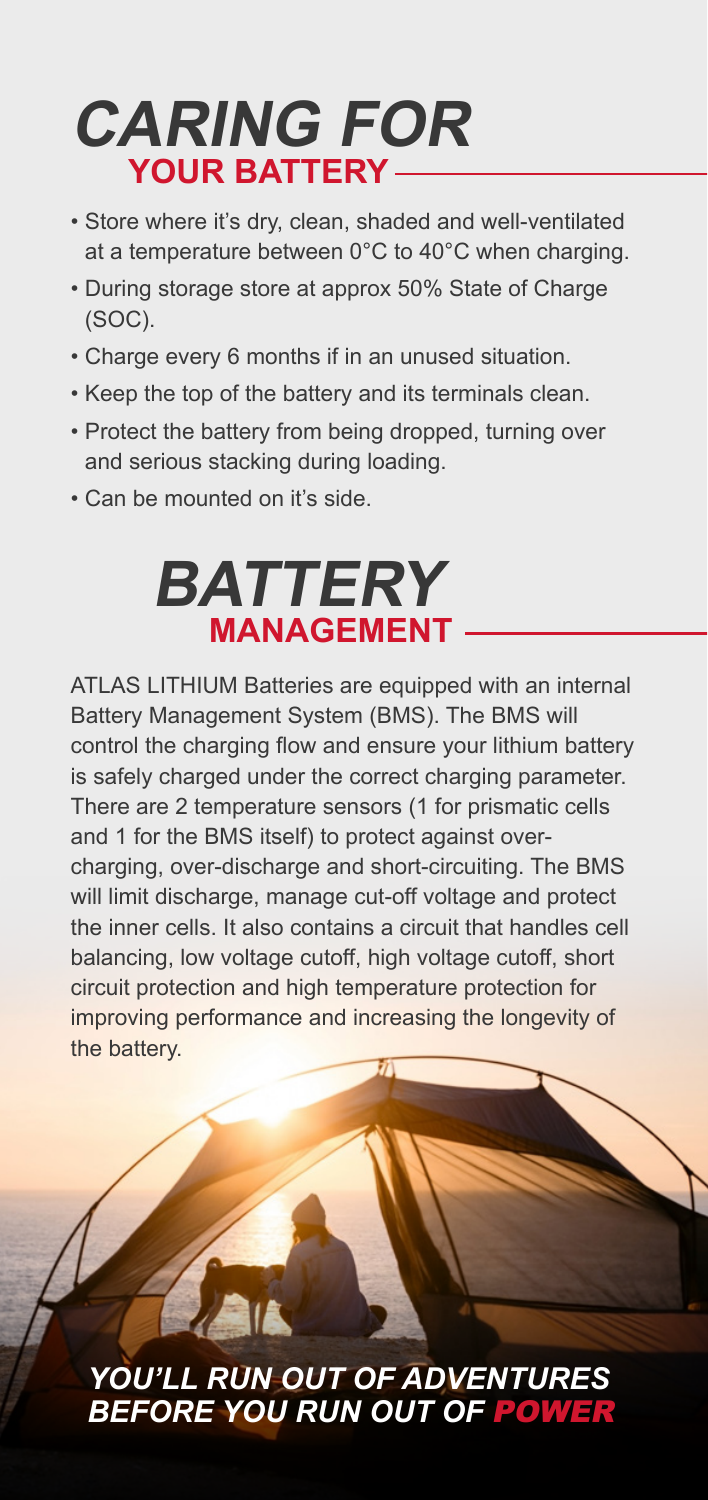| $\triangleright$ High cycle and service life                               |
|----------------------------------------------------------------------------|
| <b>Engineered and tested to last</b>                                       |
| <b>D</b> Precision in design                                               |
| $\triangleright$ Designed to integrate seamlessly<br>into existing systems |
| Built to withstand the tough<br>Australian environment                     |
| $\triangleright$ Trustworthy power solutions                               |
| <b>D</b> Industry leading warranty                                         |
| Australia wide support                                                     |

### **FREECALL our Expert Team**

### **1800 853 315**

**info@atlaslithium.com.au**



**ATLAS LITHIUM BATTERIES are recyclable at permitted treatment facilities or can be returned to Aussie Batteries & Solar for processing.**